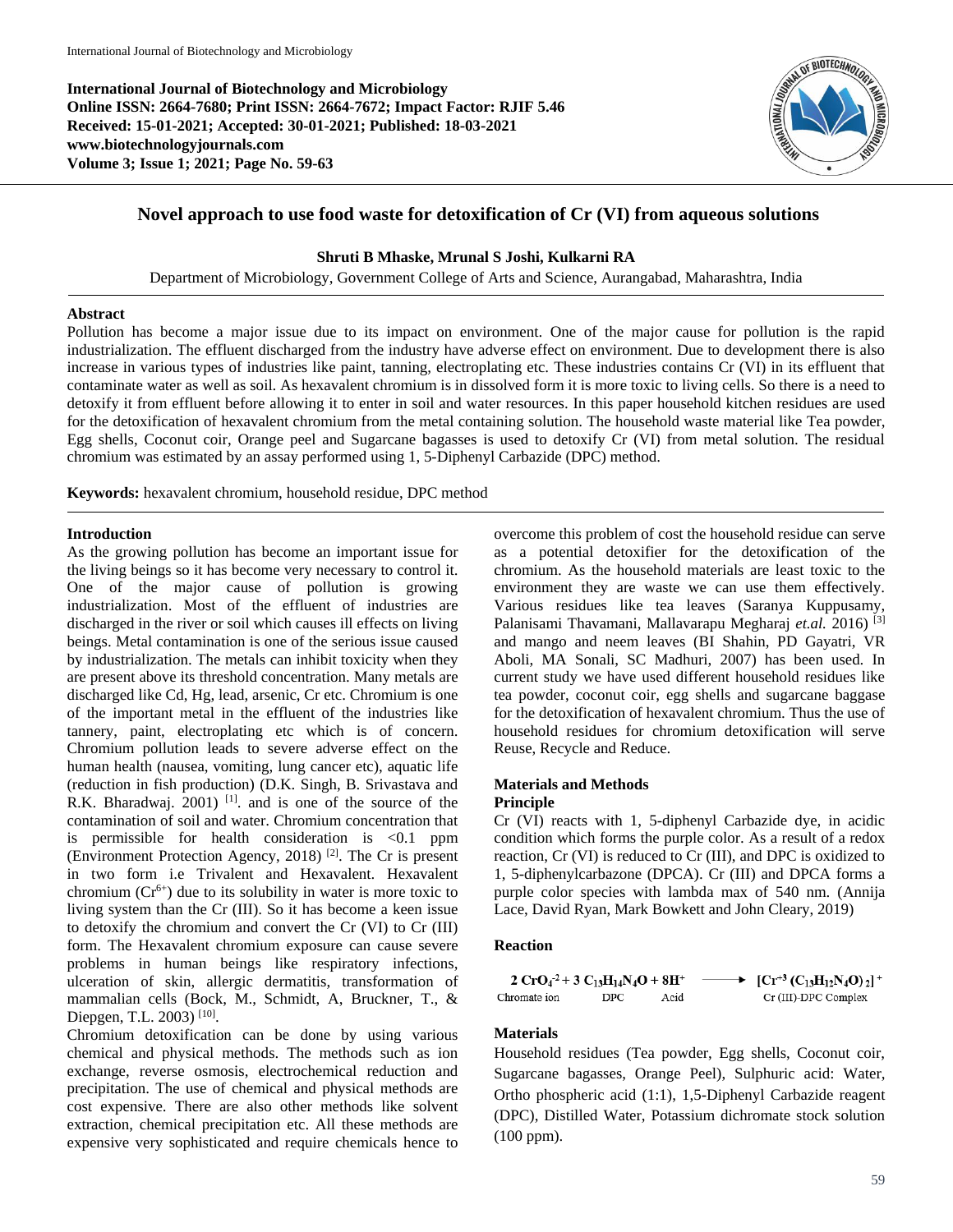### **Methods**

### **Estimation of Chromium**

Standard solution of Potassium dichromate was prepared with different concentration form (10-100 ppm) by the DPC method (In this method 1ml supernatant, 0.5 ml Sulphuric: Water, 0.1 ml Ortho phospheric acid, 8.5 ml Distilled water, 0.5 ml DPC reagent) and the graph was plotted at 540 nm.

### **Preparation of Matrix**:

- 1. **Tea Powder, Orange Peel and Egg shells** The Above matrixs were crushed and used in powdered
- form 2. **Coconut coir and Sugarcane Bagasses**

Above Matrixs were cut in simple shape of equal size and used

**Study of various parameters on Cr (VI) sorption and assayed by 1, 5-Diphenyl Carbazide reagent**

### 1. **Effect of biomass on percent sorption of Cr (VI)**

To study the effect of intial biomass concentration the flasks containing 100 ml of 100 ppm Cr (VI) solution were inoculated with different percent of residues (0.5, 1.0, 1.5, 2.0, 2. 5%). The flasks were then incubated at 37˚C on shaker at 100 rpm for 1h. After 1h the sample was removed and centrifuged at 8000 rpm. Then the supernatant was collected and analyzed for percent sorption using DPC method.

### 2. **Effect of Cr (VI) concentration on percent sorption**

To study the effect of initial Cr (VI) concentration flasks containing different Cr (VI) solution were prepared (20, 40, 60, 80, 100 ppm). The flask were inoculated with 1% residue. The flasks were incubated at 37˚C on shaker for 1h at 100 rpm. After 1h the sample was removed and centrifuged at 8000 rpm and analyzed for percent sorption

using DPC method.

# 3. **Effect of Holding Time of Cr (VI) on percent sorption** To study the holding time on percent sorption flask

containing 100 ml of 100 ppm stock of Cr (VI) were inoculated with 1% residues. The flask were incubated on shaker at 37˚C at 100 rpm for different time intervals (30, 60, 90, 120, 150 mins). After particular time the sample was centrifuged at 8000 rpm and the supernatant was collected and analyzed for percent sorption using DPC method.

## 4. **Effect of pH on percent sorption of Cr (VI)**

To study the effect of pH on percent sorption flask containing different pH of Cr (VI) solution were prepared (pH 3, 5, 7, 9, 11) (which were adjusted by 1N NaOH and 0.1 N HCL). The flask were inoculated with 1% residue. The flask were incubated at 37˚C on shaker for 1h at 100 rpm. After 1h the sample was removed and centrifuged at 8000 rpm and supernatant was collected and analyzed for percent sorption by using DPC method.

### 5. **Effect of Holding Temperature on percent sorption of Cr (VI)**

To study the effect of holding temperature on percent sorption flask containing 100 ml 100 ppm stock of Cr (VI) were inoculated with 1% residues. The flasks were incubated at different temperature (10, 20, 30, 40, 50˚C) for 1 h. Then the sample was centrifuged at 8000 rpm and the supernatant was collected and analyzed for percent sorption by DPC method.

## **Result and Discussion**

Following results were obtained for growth independent percent sorption by using Cr (VI) by using home residues:



**Fig 1:** Effect of biomass on percent sorption of Cr (VI)

Results of Initial biomass of matrix on Cr (VI) percent sorption are shown in the graph 1. From the graph it can be concluded that when tea powder matrix was used increase in

biomass showed increase in percent sorption till 1.5 gm after that increase in biomass concentration showed constant sorption. 0.5 gm of sugarcane bagasses and orange peel,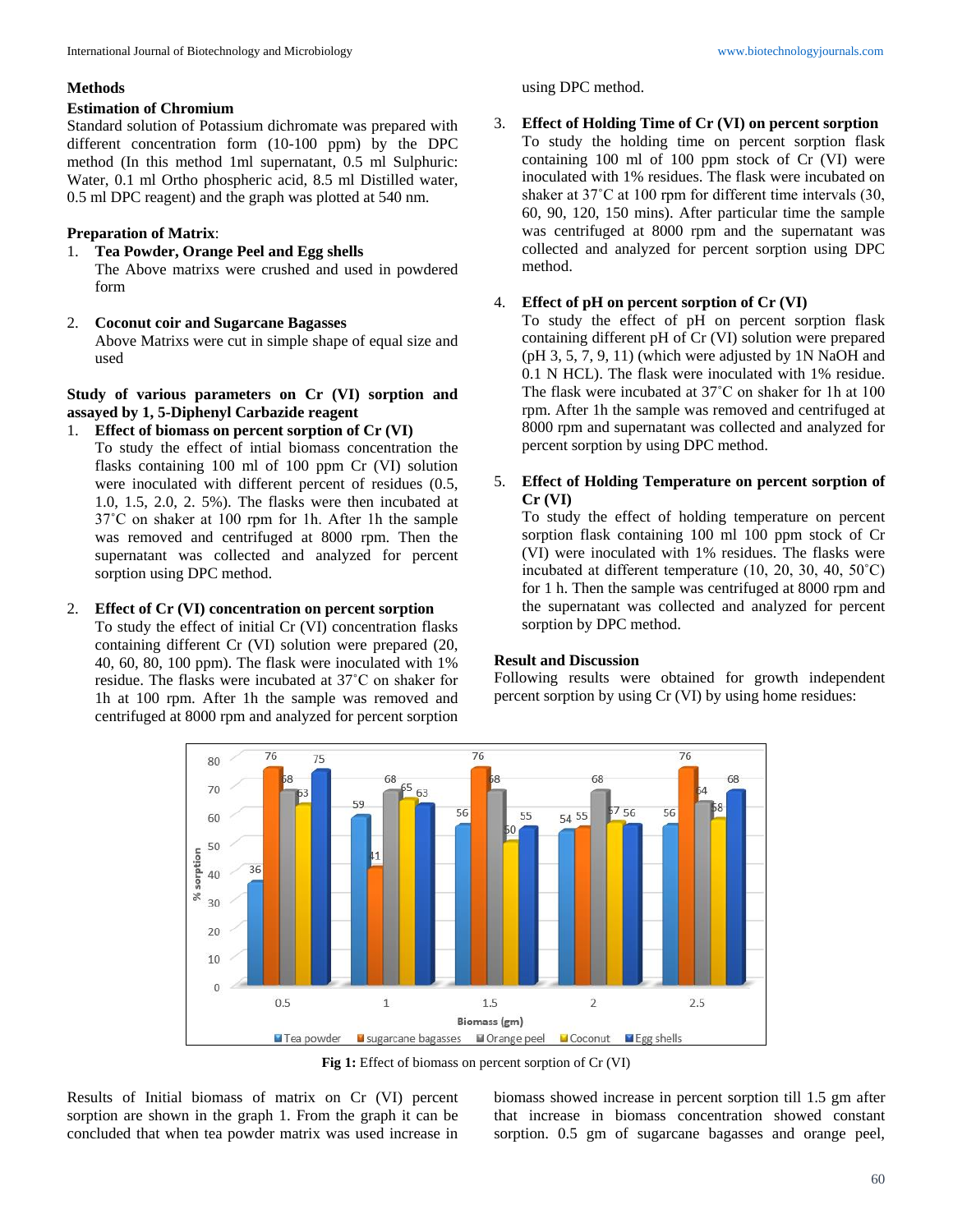coconut coir and egg shells gave maximum sorption and was constant thereafter.

Fourest and Roux  $(1992)$  <sup>[6]</sup> suggested that increase in the biomass concentration leads to the interface between the binding sites. So, this factor needs to be taken into the consideration in any application of biomass as a bio sorbent. While comparing above matrix it was observed that sugarcane bagasses, orange peel were found to be good matrix for Cr sorption and tea powder was found to be very poor matrix for sorption.



Fig 2: Effect of initial Cr (VI) concentration on percent sorption

Result of initial concentration of matrix on Cr (VI) percent sorption are shown in the graph 2. From the graph it can be concluded that when the tea powder matrix was used increase in concentration showed increased in percent sorption till 80 ppm after that increase in concentration showed decrease in sorption. Matrix like sugarcane bagasses, orange peel, coconut

coir and egg shells showed increase in sorption with increase in concentration till 80 ppm and was constant thereafter. While comparing it was found sugarcane bagasses, orange peel, coconut coir and egg shells were found to be good matrix for Cr sorption then tea powder.



**Fig 3:** Effect of Holding Time of Cr (VI) on percent sorption

Result of holding time of matrix on Cr (VI) percent sorption are shown in the graph 3. From the graph it can be concluded that when tea powder, orange peel and coconut coir were used it showed increase in sorption with increase in the time till 60- 90 mins which was decreased there after though the time was increased. Sugarcane bagasses and egg shells showed increased in sorption with increase in time but after time 90 mins after increase in time showed the constant sorption. It can be concluded that maximum sorption can be obtained within less time. Greater amount of adsorbate will be retained on the surface of the adsorbent after the time is increased. Since a greater interaction is produced between the adsorbate and the surface, the adsorption will increase. The adsorption of Cr (VI) increases with increasing the time. (R.K. Srivastava, A.K. Ayachi and Mona Mishra, 2001)<sup>[1]</sup>.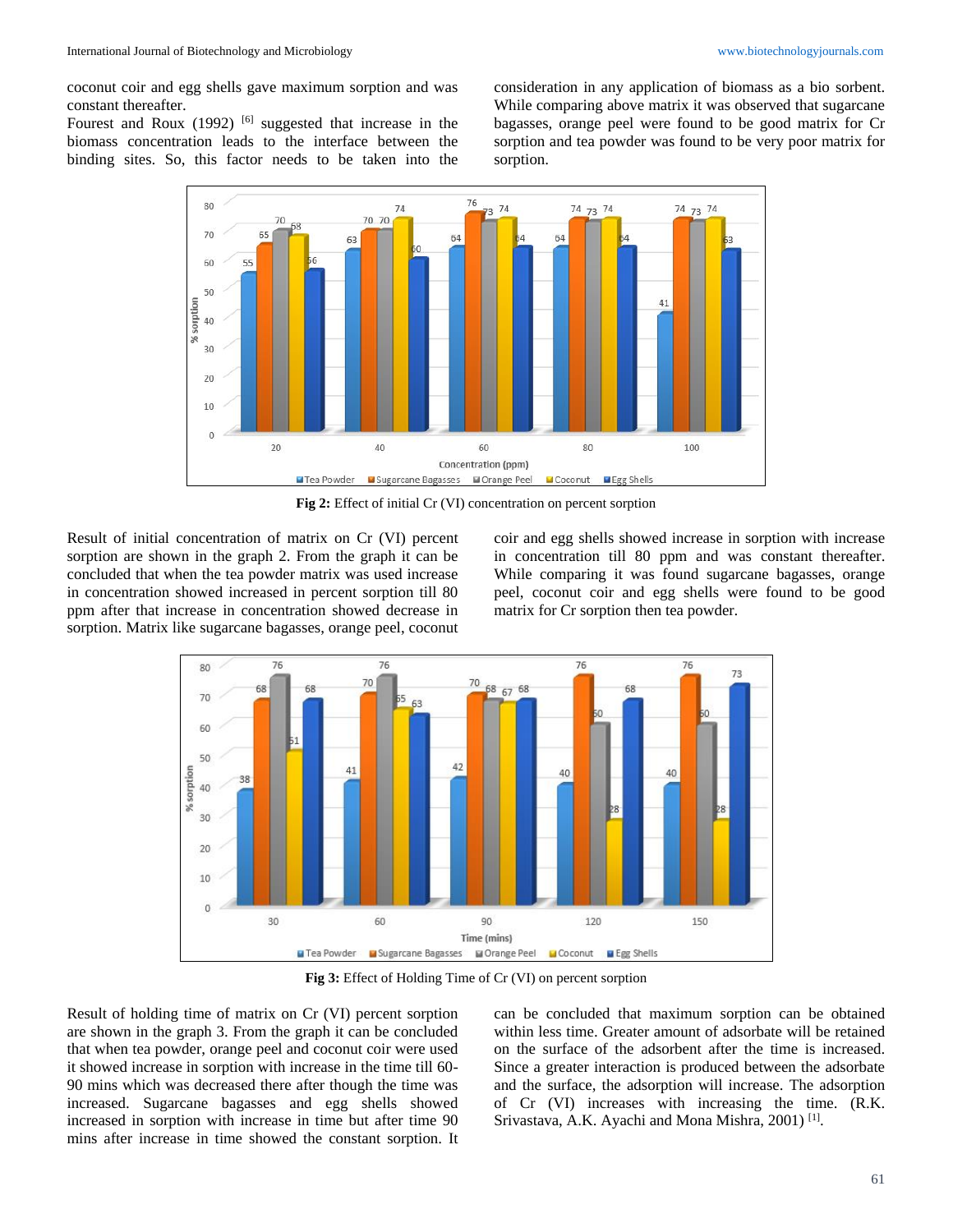

**Fig 4:** Effect of pH on percent sorption of Cr (VI)

Results of pH of matrix on Cr (VI) percent sorption are shown in graph 4. From the graph it can be concluded that when tea powder matrix was used it showed maximum sorption at acidic pH (3) which was decreased thereafter when the pH was increased. When sugarcane bagasses, orange peel and egg shells matrix was used it showed constant sorption at all the pH level. When Coconut Coir was used it showed its maximum sorption at the alkaline pH. It can be concluded that sugarcane bagasses, orange peel and egg shells can be used to treat any effluent of any pH. Hydrogen ion concentration of solution seems to be the important parameter in the sorption process. pH affects the solution chemistry of the metal i.e activity of the matrix and the competition of the metallic ions. One of the reason for the better adsorption observed at low pH values may be attributed to the large number of  $H^+$  ions present at these pH values, which in term neutralize the negatively charged hydroxyl groups (-OH) on the adsorbed surface thereby reducing hindrance to the diffusion of chromate ion. (Sohail Ayub, S.I.Ali and N.A. Khan, 2001)<sup>[9]</sup> The increase in metal binding with increasing pH could be due to formation of metal hydroxides, reducing the free metal ions available for sequestration.



**Fig 5:** Effect of Holding Temperature on percent sorption of Cr (VI)

Result of holding temperature of matrix on Cr (VI) percent sorption are shown in graph 5. From the graph it can be concluded that when the matrix like tea powder, sugarcane bagasses and orange peel were used it showed constant sorption at all the temperature. When matrix like coconut coir and egg shells were used it showed increase in sorption with

increase in temperature they showed maximum sorption at the optimum temperature which was decreased with further increased in temperature. It was observed that adsorption increases with increasing temperature. The increase may be due to an increase in temperature may bring about an increase in number in active sites on the adsorbent surface also and this